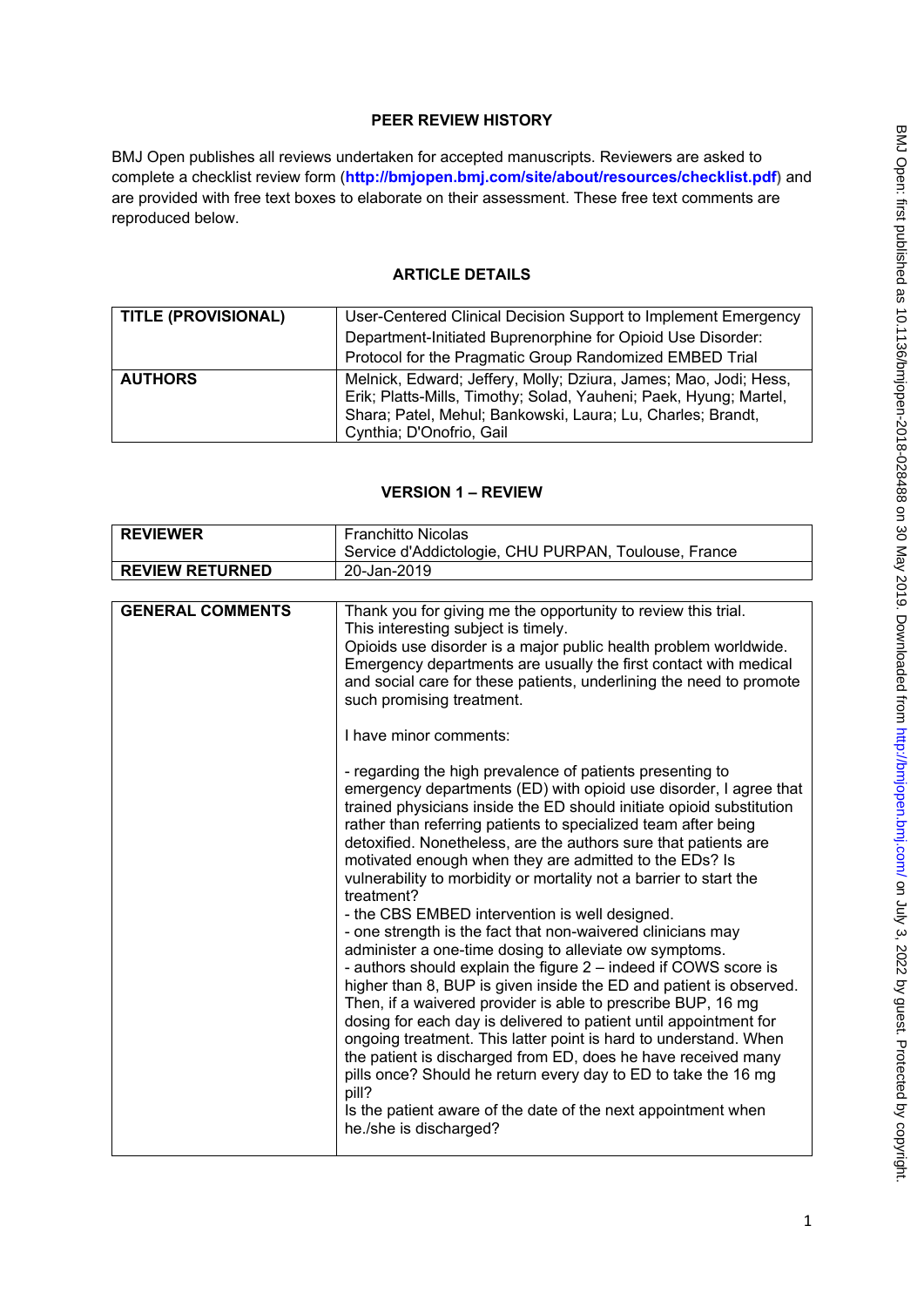| - regarding the DSM5 criteria, how do the trained physicians deal   |
|---------------------------------------------------------------------|
| with comorbid substance use disorder (especially alcohol use        |
| disorder) and comorbid psychiatric condition before initiating BUP? |

| <b>REVIEWER</b>         | Laura Kehoe, MD, MPH                                                      |
|-------------------------|---------------------------------------------------------------------------|
|                         | Massachusetts General Hospital                                            |
| <b>REVIEW RETURNED</b>  | 18-Feb-2019                                                               |
|                         |                                                                           |
| <b>GENERAL COMMENTS</b> | Outstanding -- really looking forward to the results!                     |
|                         | 1) Figure 3 notes bupe initiation recs for DSM V criteria $\ge$ /= 3, but |
|                         | PDF of ED initiated bupe algorithm is for moderate- severe use            |
|                         | disorder, which would be >/= 4 DSM V criteria                             |
|                         | 2) P 12, line 44: please define JDD                                       |
|                         | 3) P13, line 43: if pt not seen for fu in the same system, what is the    |
|                         | fu plan for those outside the system?                                     |
|                         | 4) P 13, line 48- what are the predetermined intervals to send data       |
|                         | to DCC?                                                                   |
|                         | 5) P 13 line 54, what is considered a recent admission (days,             |
|                         | weeks, months)?                                                           |
|                         | 6) P 14, line 5 - how will you control for different tox sceens,          |
|                         | particularly as not all testing for fentanyl?                             |
|                         | 7) P 15, line 6: are repeat ED visits for all reasons, or only SUD        |

#### **VERSION 1 – AUTHOR RESPONSE**

Reviewer(s)' Comments to Author:

Reviewer: 1 Reviewer Name: Franchitto Nicolas Institution and Country: Service d'Addictologie CHU PURPAN Toulouse France Please state any competing interests or state 'None declared': none declared

related?

Please leave your comments for the authors below

Thank you for giving me the opportunity to review this trial.

This interesting subject is timely.

Opioids use disorder is a major public health problem worldwide.

Emergency departments are usually the first contact with medical and social care for these patients, underlining the need to promote such promising treatment.

Thank you for your comments. We agree that emergency departments have a unique medical and social relationship with patient populations at risk for opioid use disorder and opioid overdose. We hope that our findings will be helpful both within and outside the United States.

I have minor comments:

- regarding the high prevalence of patients presenting to emergency departments (ED) with opioid use disorder, I agree that trained physicians inside the ED should initiate opioid substitution rather than referring patients to specialized team after being detoxified. Nonetheless, are the authors sure that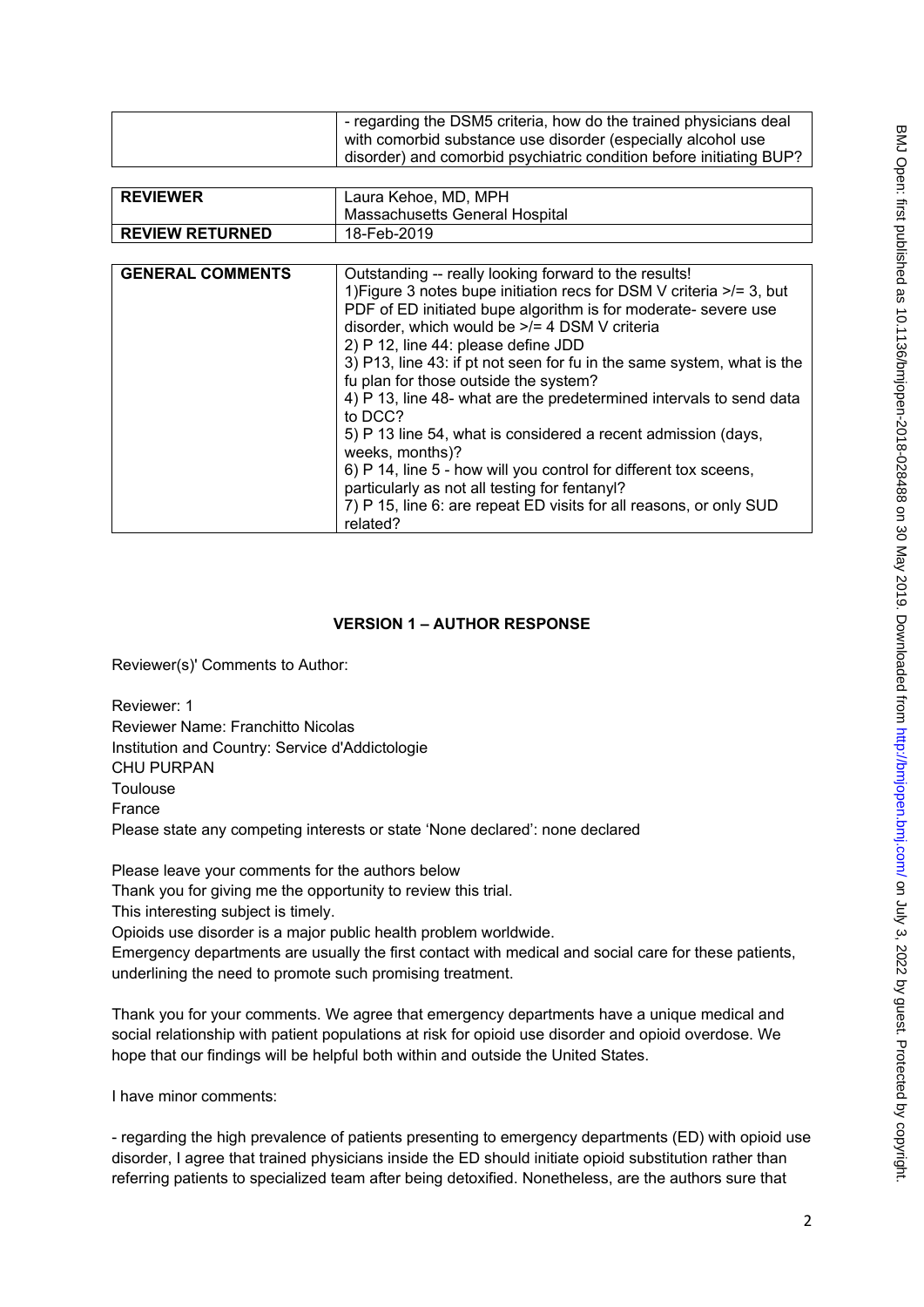patients are motivated enough when they are admitted to the EDs? Is vulnerability to morbidity or mortality not a barrier to start the treatment?

Thank you—this is an important question for clinicians to consider as they decide on the most appropriate treatment for each patient. Please note that the clinical decision support tool being tested in this RCT is based on the ED-Initiated Buprenorphine protocol used at Yale-New Haven Hospital. That protocol has been successfully tested in an RCT and found to increase engagement in treatment at 30 days vs. referral alone or referral plus a brief intervention : D'Onofrio G, O'Connor PG, Pantalon MV, et al. Emergency Department–Initiated Buprenorphine/Naloxone Treatment for Opioid Dependence: A Randomized Clinical Trial. JAMA. 2015;313(16):1636–1644. doi:10.1001/jama.2015.3474).

We have found that ED visits can represent important "teachable moments" for patients with OUD, where the negative consequences of their substance use may be especially apparent to them, and they may be open to change. The senior author of this protocol has written more on this here, if you are interested: Bernstein SL, D'Onofrio G. Screening, treatment initiation, and referral for substance use disorders. Addict Sci Clin Pract. 2017 Aug 7;12(1):18. doi:10.1186/s13722-017-0083-z. PubMed PMID: 28780906; PubMed Central PMCID: PMC5545867.

Your comments as a whole are targeted at ensuring that the care patients receive is appropriate for their often-complicated needs. We agree wholeheartedly that this should be the primary concern for all involved in patient care. The clinical decision support tool is intended to support physicians in providing an intervention proven in trials to be highly efficacious, but unfortunately still not widely used in practice. An important argument in favor of the ED-Initiated Buprenorphine protocol is that patients who receive buprenorphine in the ED will not be worse off, even if they choose not to attend their follow-up appointment. As always, physicians participating in the study will use their clinical judgement to determine whether patients are safe to go home—considering whether they are a danger to themselves or others, whether their other medical problems require inpatient care, and so on—and whether patients have any contraindications to buprenorphine treatment (for example, allergy to buprenorphine or current methadone use). So assuming patients can safely receive buprenorphine, from a harm reduction standpoint, the question of their readiness to engage in treatment should not prevent them from receiving buprenorphine in the ED or a prescription. If they take buprenorphine—at least that's one day where they will not overdose on opioids and will not suffer withdrawal symptoms. And, for some, it will be the first step in remission of their OUD. If they have other substance use issues—alcohol or methamphetamine, for example, again, that's not in itself a contraindication for treating their OUD with buprenorphine. If you consider treatment for other chronic diseases, no emergency physician would refuse insulin to patients with diabetes because they weren't sure the patients would continue to use the insulin or would show up for a follow-up appointment with an endocrinologist. Nor would an emergency physician refuse insulin to patients with diabetes because they hadn't yet addressed their comorbid obesity by losing weight or because they were still using alcohol. Certainly, the physician would do everything possible to make treatment available to their patients and to warn them of the risks of drinking alcohol, but would not refuse to provide insulin. There's no doubt that this is a complicated and vulnerable patient population. Our goal in this study is to increase adoption of this this safe and effective treatment by help emergency physicians become more comfortable providing it in their routine practice.

- the CBS EMBED intervention is well designed.

- one strength is the fact that non-waivered clinicians may administer a one-time dosing to alleviate ow symptoms.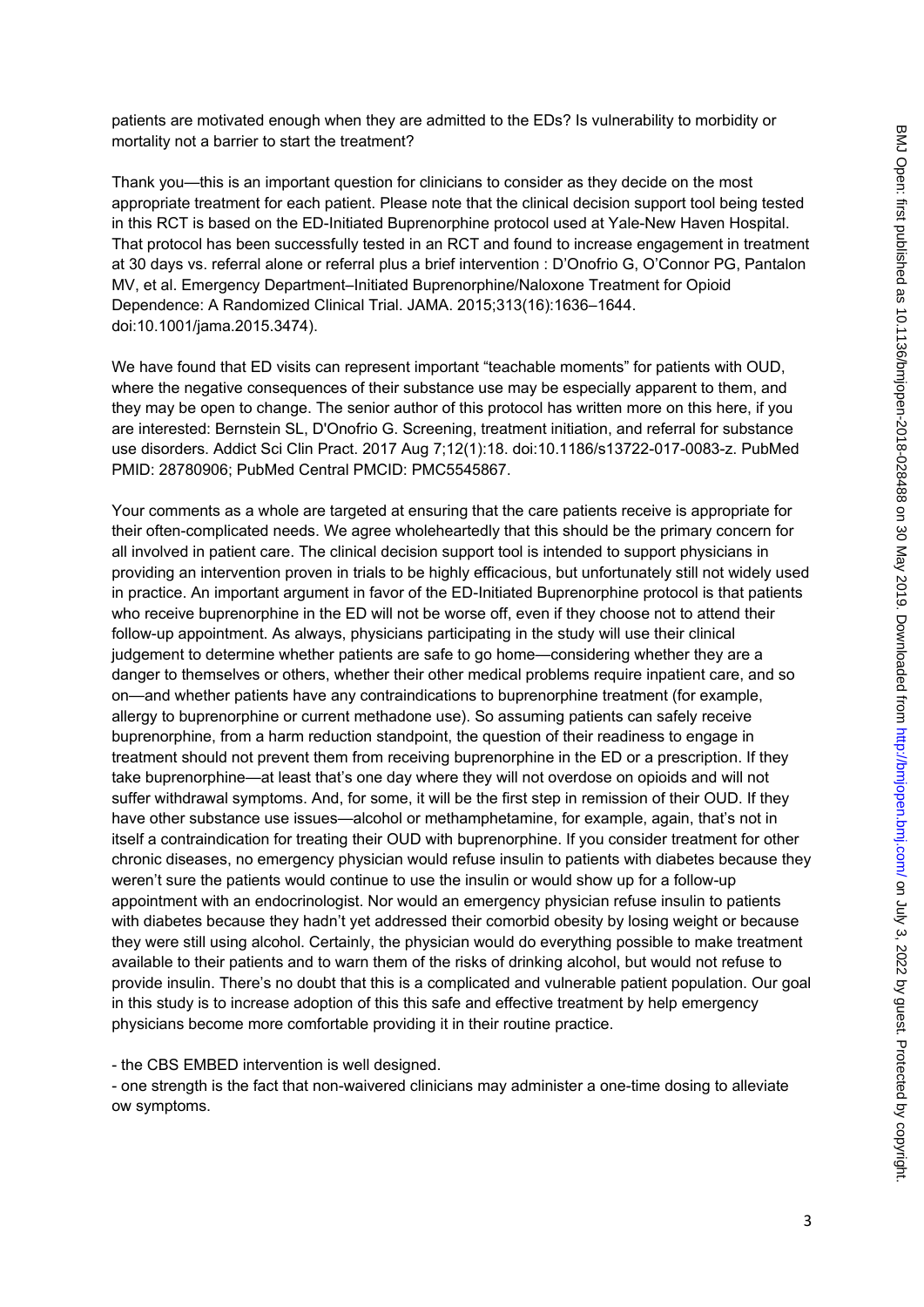Thank you for your comments. Yes—in the United States, clinicians who are not waivered may administer buprenorphine for OUD to a patient for 3 days in the emergency department. That 3-day period allows time for patients to connect to longer term treatment.

- authors should explain the figure 2 – indeed if COWS score is higher than 8, BUP is given inside the ED and patient is observed. Then, if a waivered provider is able to prescribe BUP, 16 mg dosing for each day is delivered to patient until appointment for ongoing treatment. This latter point is hard to understand. When the patient is discharged from ED, does he have received many pills once? Should he return every day to ED to take the 16 mg pill?

Is the patient aware of the date of the next appointment when he./she is discharged?

If a waivered provider is available, the provider writes the patient a prescription for buprenorphine to be filled by the patient at the pharmacy of their choice. It is left to the prescriber to determine the number of days' supply. Trial sites will have different capabilities for directly scheduling follow-up appointments. For example, some sites will allow clinicians to directly schedule a follow-up appointment within that same system, at other sites, a social worker calls a partner MAT treatment provider to schedule an appointment. As noted in the ED-Initiated Buprenorphine protocol diagram, patients should leave the ED with a warm hand-off including a scheduled appointment within 24 to 72 hours if at all possible. The availability of that appointment will likely guide prescribers as they decide how many days to supply in the prescription.

- regarding the DSM5 criteria, how do the trained physicians deal with comorbid substance use disorder (especially alcohol use disorder) and comorbid psychiatric condition before initiating BUP?

Clinicians will continue to use their judgment in assessing and treating comorbid conditions, as they currently do. Since many patients with OUD do have other mental health conditions, treatment of the moderate to severe OUD improves the ability of the patient and his or her clinicians to treat comorbid conditions. However, as always, clinicians will need to use their best judgment to prioritize patient issues and treatments.

Reviewer: 2 Reviewer Name: Laura Kehoe, MD, MPH Institution and Country: Massachusetts General Hospital Please state any competing interests or state 'None declared': None

Please leave your comments for the authors below Outstanding -- really looking forward to the results!

Thank you very much for your comment—we hope that this decision support tool will help clinicians to provide high quality, humane care to their patients.

1)Figure 3 notes bupe initiation recs for DSM V criteria >/= 3, but PDF of ED initiated bupe algorithm is for moderate- severe use disorder, which would be >/= 4 DSM V criteria

Thank you for catching this typo. We have revised Figure 3 to read >/= 4 DSM V criteria

2) P 12, line 44: please define JDD

Apologies for the confusion. JDD is Dr. James D. Dziura, the senior statistician on the study. We have clarified this in the text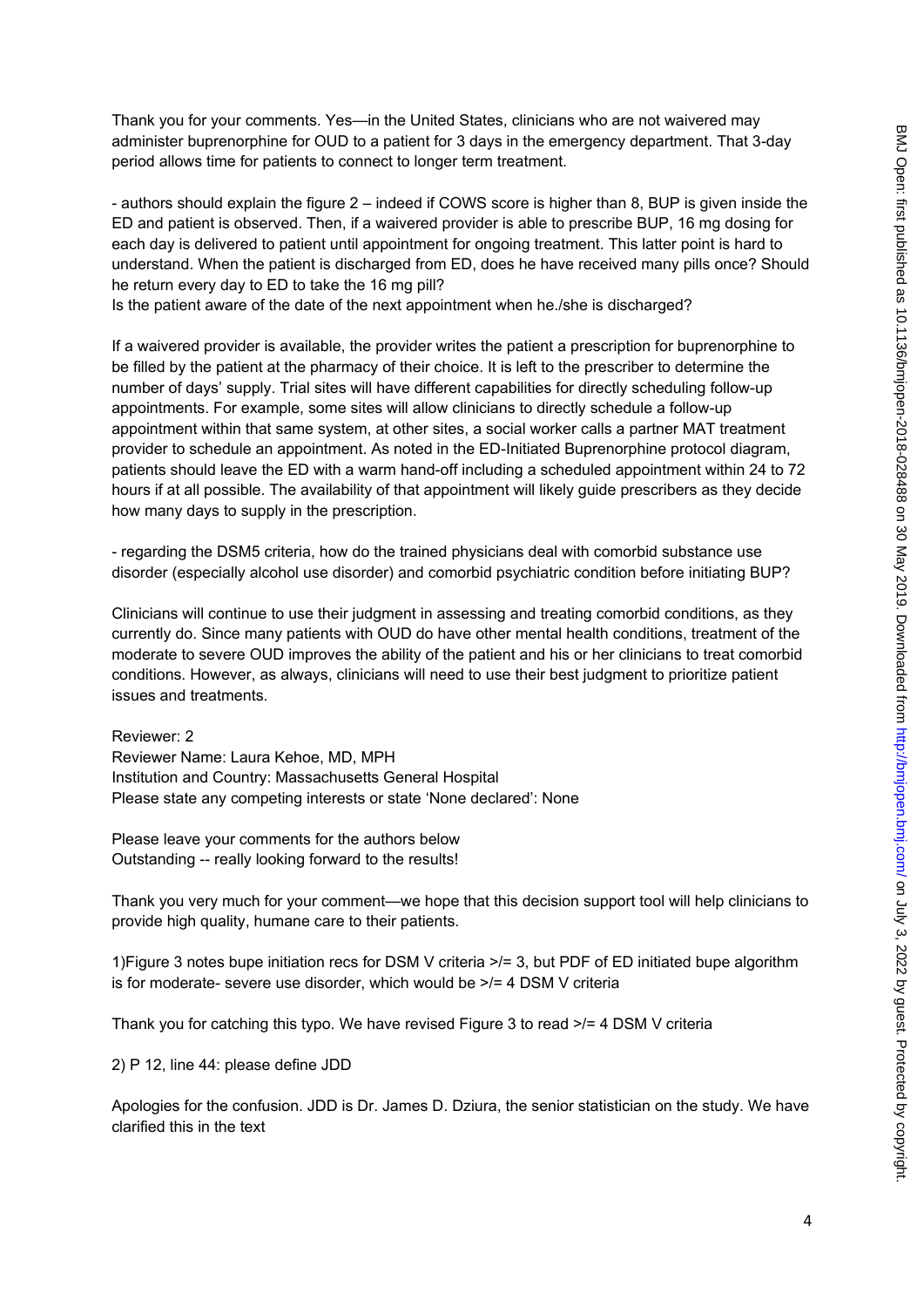3) P13, line 43: if pt not seen for fu in the same system, what is the fu plan for those outside the system?

As we note above, different sites have different access to long-term buprenorphine treatment within or outside of their systems. At the time the study begins, all sites will have follow-up protocols, including the sites that provide follow-up appointments, the method for scheduling follow-up appointments, procedures in case long-term follow-up is not available within 72 hours (e.g., bridge clinics), and so on.

In terms of the study, we will not be assessing patient-level follow-up outcomes. We have clarified this in the manuscript by revising a sentence on pg 13 that indicated that we would collect information on whether the patient attended the follow-up appointment. It now reads: "Information on whether the patient attended the referred follow-up visit and whether the patient was prescribed BUP as an outpatient will be abstracted from the EHR only if available in the same EHR (e.g., if the patient is seen for follow-up within the same system). Given the waiver of informed consent, we will be unable to track patients referred out-of-system."

We consider that the protocol for initiation of buprenorphine in the ED has been tested at multiple institutions and found to be a safe and effective treatment. We will be protecting patient confidentiality by not requesting that patient-identifiable information to be transmitted outside the treatment site to the main study site and by not requiring study personnel to re-contact patients.

4) P 13, line 48- what are the predetermined intervals to send data to DCC? We will request data be sent every two weeks and will adjust as needed. We will begin testing data transmission from each site well before the study begins to minimize problems once the intervention goes live. We have clarified this in the text (page 13)

5) P 13 line 54, what is considered a recent admission (days, weeks, months)? We capture the patient's most recent admission, if any, regardless of how long ago it was.

6) P 14, line 5 - how will you control for different tox sceens, particularly as not all testing for fentanyl? We will not be able to control for different urine drug screen protocols at different sites. We do not anticipate that the error in this variable will substantially affect the analysis of results. However, if that is a problem, it will be controlled for in our sensitivity analyses using GLMM with site effects.

7) P 15, line 6: are repeat ED visits for all reasons, or only SUD related? We will capture all ED visits, regardless of chief complaint.

#### **VERSION 2 – REVIEW**

| <b>REVIEWER</b>         | <b>Franchitto Nicolas</b>                                                                                                                                                                                                                                                                                                                           |
|-------------------------|-----------------------------------------------------------------------------------------------------------------------------------------------------------------------------------------------------------------------------------------------------------------------------------------------------------------------------------------------------|
|                         | Department of Addictology Medicine, University hospital of                                                                                                                                                                                                                                                                                          |
|                         | Toulouse                                                                                                                                                                                                                                                                                                                                            |
| <b>REVIEW RETURNED</b>  | 31-Mar-2019                                                                                                                                                                                                                                                                                                                                         |
|                         |                                                                                                                                                                                                                                                                                                                                                     |
| <b>GENERAL COMMENTS</b> | Authors have replied to the previous comments.                                                                                                                                                                                                                                                                                                      |
|                         | The clinical decision support tool is intended to support physicians<br>in providing an intervention proven in trials to be highly efficacious,<br>but unfortunately still not widely used in practice: the authors are<br>right and we hope that it will be extended.<br>The explanations requested especially concerning fig 2 have been<br>done. |
|                         |                                                                                                                                                                                                                                                                                                                                                     |
| <b>REVIEWER</b>         | Laura Kehoe                                                                                                                                                                                                                                                                                                                                         |

| I<br>۰.<br>v | I |  |
|--------------|---|--|